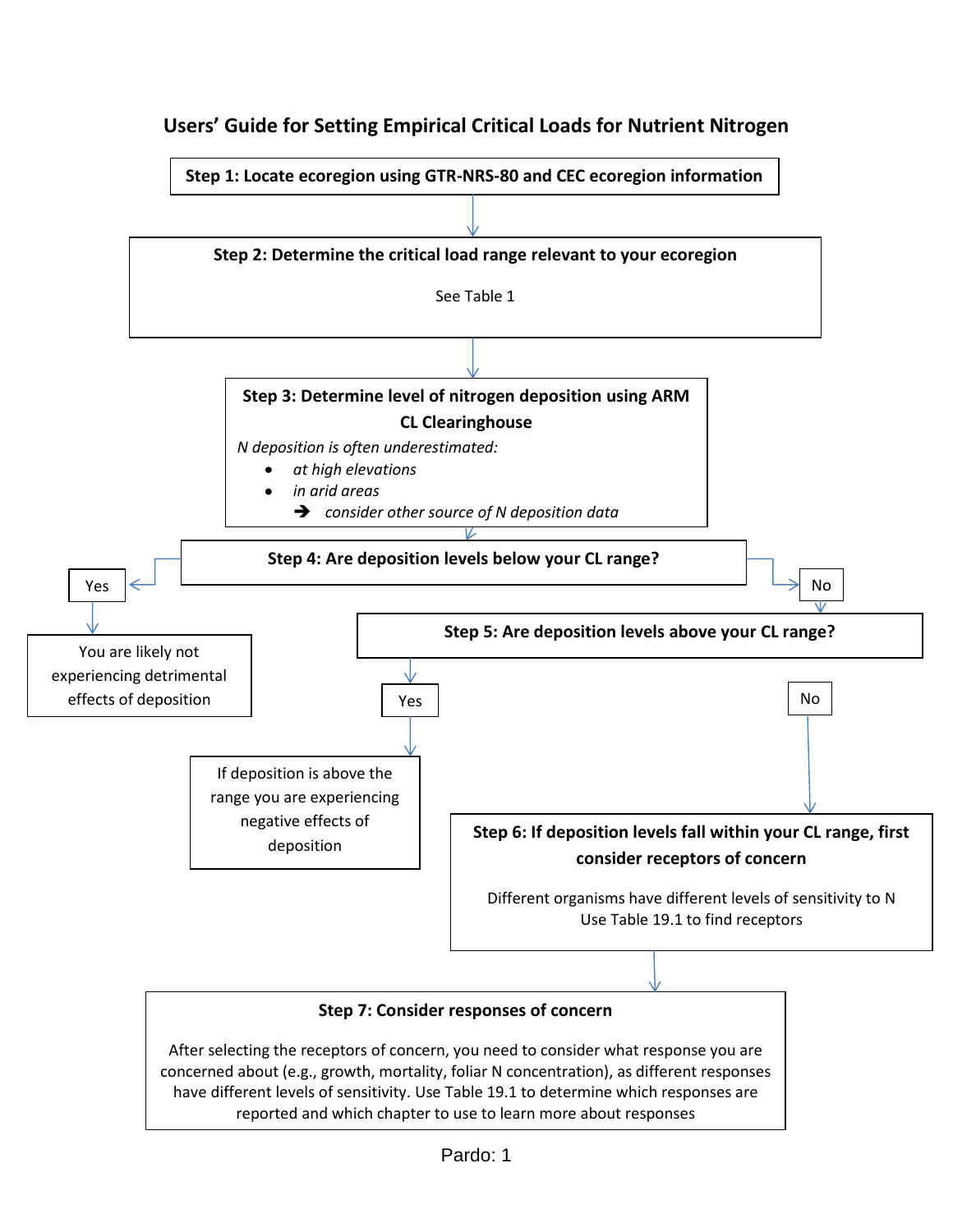## **Step 8: Review chapter to determine whether specific data relevant to your case are included**

Examine the GTR chapter for your ecoregion and look at the findings cited to determine if certain data are more relevant to your site given proximity, species, or overall comparability.

## **Step 9: Adjust critical loads range based on Table 19.2**

Use Table 19.2 to determine whether any of the factors that affect the critical loads range are relevant to your site. Adjust the CL accordingly.

*Ultimately you should set your CL to protect the most sensitive receptor/response you care about, given the best/most relevant available data.*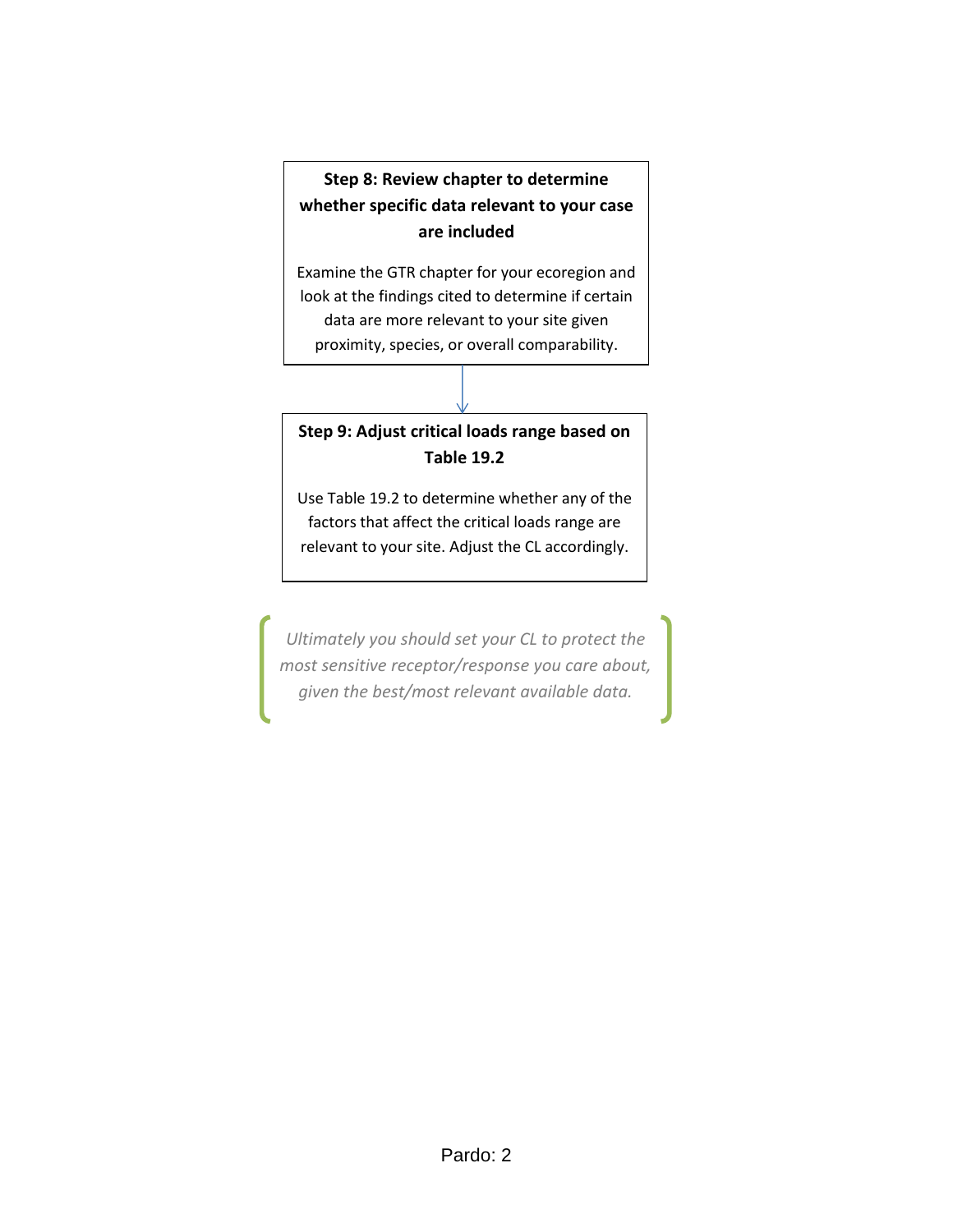| Ecoregion                                     | Critical load for N deposition ( $kg$ N ha <sup>-1</sup> yr <sup>-1</sup> ) |  |  |
|-----------------------------------------------|-----------------------------------------------------------------------------|--|--|
| Tundra                                        | $1 - 3$                                                                     |  |  |
| Taiga                                         | $1 - 7$                                                                     |  |  |
| <b>Northern Forests</b>                       | $>3 - 26$                                                                   |  |  |
| Northwestern Forested Mountains               | $1.2 - 17$                                                                  |  |  |
| <b>Marine West Coast Forests</b>              | $2.7 - 9.2$                                                                 |  |  |
| <b>Eastern Temperate Forests</b>              | $>3 - 17.5$                                                                 |  |  |
| <b>Great Plains</b>                           | $5 - 25$                                                                    |  |  |
| North American Deserts                        | $3 - 8.4$                                                                   |  |  |
| Mediterranean California                      | $3 - 39$                                                                    |  |  |
| <b>Temperate Sierras</b>                      | $4 - 15$                                                                    |  |  |
| <b>Tropical and Subtropical Humid Forests</b> | $5 - 10$                                                                    |  |  |
| Freshwater Wetlands                           | $2.7 - 14$                                                                  |  |  |
| <b>Freshwaters</b>                            | $2 - 8$                                                                     |  |  |

**Table 1 Critical loads by ecoregions** for all reported receptors and responses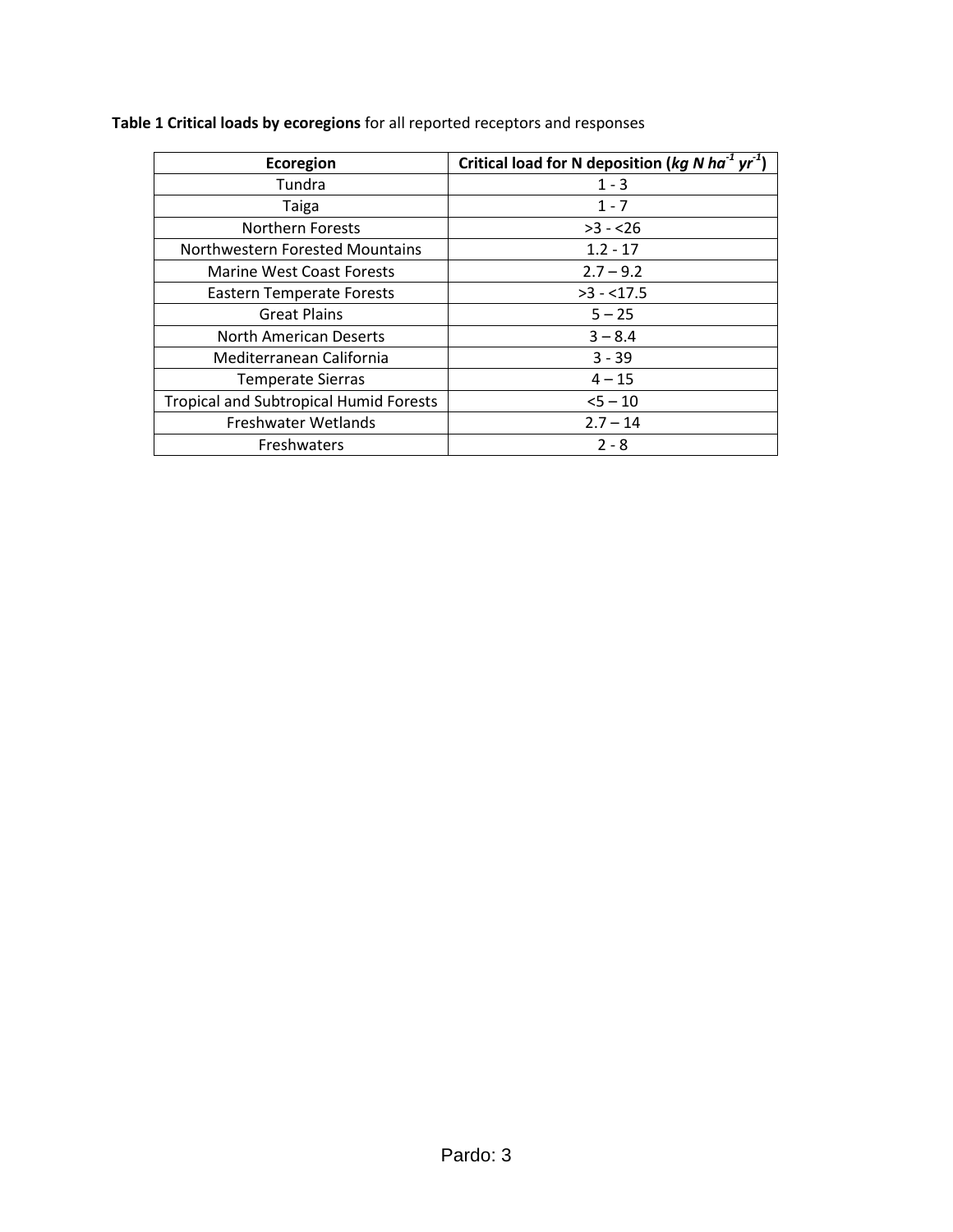**Table 19.1 – Summary of empirical critical loads of nutrient N for U.S. ecoregions.** Reliability rating: ## reliable; # fairly reliable; (#) expert judgment

| Chapter | Ecoregion | Ecosystem<br>Component                      | <b>Critical load</b><br>for N<br>deposition $kg$<br>N ha $^{-1}$ yr $^{-1}$ | <b>Reliability</b> | Response                                                                                                    | <b>Comments</b>                                                                                    | Study                                                                                                                                                                                                                                                     |
|---------|-----------|---------------------------------------------|-----------------------------------------------------------------------------|--------------------|-------------------------------------------------------------------------------------------------------------|----------------------------------------------------------------------------------------------------|-----------------------------------------------------------------------------------------------------------------------------------------------------------------------------------------------------------------------------------------------------------|
| 5       | Tundra    | Prostrate dwarf<br>shrubs                   | $1 - 3$                                                                     | ##                 | Changes in CO <sub>2</sub> exchange,<br>cover, foliar N, and<br>community composition of<br>vascular plants | N addition study,<br>Greenland high arctic, P<br>enhanced N effects.                               | Arens et al. 2008 <sup>ª</sup>                                                                                                                                                                                                                            |
| 5       | Tundra    | Lichens                                     | $1 - 3$                                                                     | (# )               | Changes in lichen pigment<br>production and<br>ultrastructure, changes in<br>lichen and bryophyte cover     | N addition studies, high<br>and low arctic, P<br>enhanced or moderated N<br>effects.               | Arens et al. 2008 <sup>a</sup> ,<br>Hyvärinen et al.<br>2003 <sup>b</sup> , Makonen et<br>al. 2007 <sup>b</sup>                                                                                                                                           |
| 6       | Taiga     | Lichen, moss,<br>and algae                  | $1 - 3$                                                                     | $\#$               | Changes in alga, bryophyte,<br>and lichen community<br>composition, cover, tissue<br>N or growth rates.     |                                                                                                    | Berryman et al.<br>2004 <sup>c</sup> , Berryman<br>and Straker 2008 <sup>c</sup> ,<br>Geiser et al. 2010,<br>Moore et al. 2004 <sup>c</sup> ,<br>Poikolainen et al.<br>1998 <sup>b</sup> , Strengbom<br>et al. $2003d$ , Vitt et<br>al. 2003 <sup>c</sup> |
| 6       | Taiga     | Mycorrhizal<br>fungi, spruce-fir<br>forests | $5 - 7$                                                                     | (# )               | Ectomycorrhizal fungi,<br>change in community<br>structure                                                  | Expert judgment<br>extrapolated from Marine<br>West coast spruce and<br>northern spruce-fir forest | Lilleskov 1999;<br>Lilleskov et al.<br>2001, 2002, 2008                                                                                                                                                                                                   |
| 6       | Taiga     | Shrublands                                  | 6                                                                           | ##                 | Shrub and grass cover,<br>increased parasitism of                                                           | Long term, low N addition<br>study: shrub cover                                                    | Nordin et al. 2005<br><sup>d</sup> , Strengbom et al.                                                                                                                                                                                                     |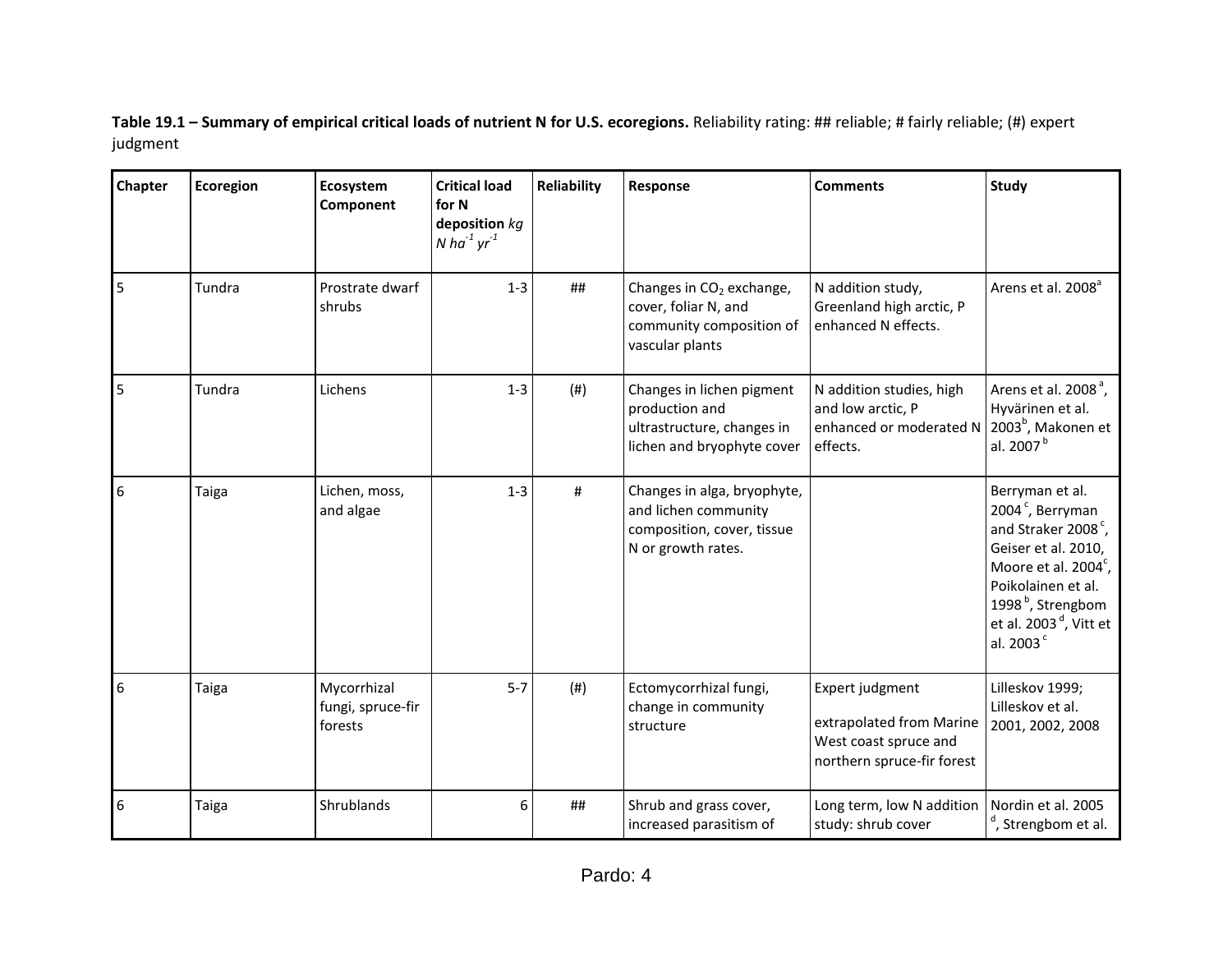|                |                  |                                       |                 |      | shrubs                                       | decreased, grass cover<br>increased                                                                                                                                                              | 2003 <sup>d</sup>     |
|----------------|------------------|---------------------------------------|-----------------|------|----------------------------------------------|--------------------------------------------------------------------------------------------------------------------------------------------------------------------------------------------------|-----------------------|
| $\overline{7}$ | Northern Forests | Hardwood and<br>coniferous<br>forests | >3              | #    | Tree growth and mortality                    | Decreased growth of red<br>pine, and decreased<br>survivorship of yellow<br>birch, scarlet and<br>chestnut oak, quaking<br>aspen, and basswood                                                   | Thomas et al. 2010    |
| 7              | Northern Forests | Lichens                               | $4-6$           | (# ) | Epiphytic lichen community<br>change         | Loss of oligotrophic<br>species.<br>Synergistic/confounding<br>effects of acidic<br>deposition not<br>considered; assumes<br>response threshold<br>similar to Marine West<br><b>Coast Forest</b> | Geiser et al. 2010    |
| $\overline{7}$ | Northern Forests | Ectomycorhizzal<br>fungi              | $5 - 7$         | #    | Change in fungal<br>community structure      |                                                                                                                                                                                                  | Lilleskov et al. 2008 |
| 7              | Northern Forests | Herbaceous<br>cover species           | >7 and <21      | #    | Loss of prominent species                    | Response observed in<br>low-level fertilization<br>experiment                                                                                                                                    | Hurd et al. 1998      |
| $\overline{7}$ | Northern Forests | Hardwood and<br>coniferous<br>forests | 8               | ##   | Increased surface water<br>$NO3$ leaching    |                                                                                                                                                                                                  | Aber et al. 2003      |
| $\overline{7}$ | Northern Forests | Old-growth<br>montane red<br>spruce   | $>10$ and $<26$ | #    | Decreased growth and/or<br>induced mortality | Response observed in<br>low-level fertilization<br>experiment                                                                                                                                    | McNulty et al. 2005   |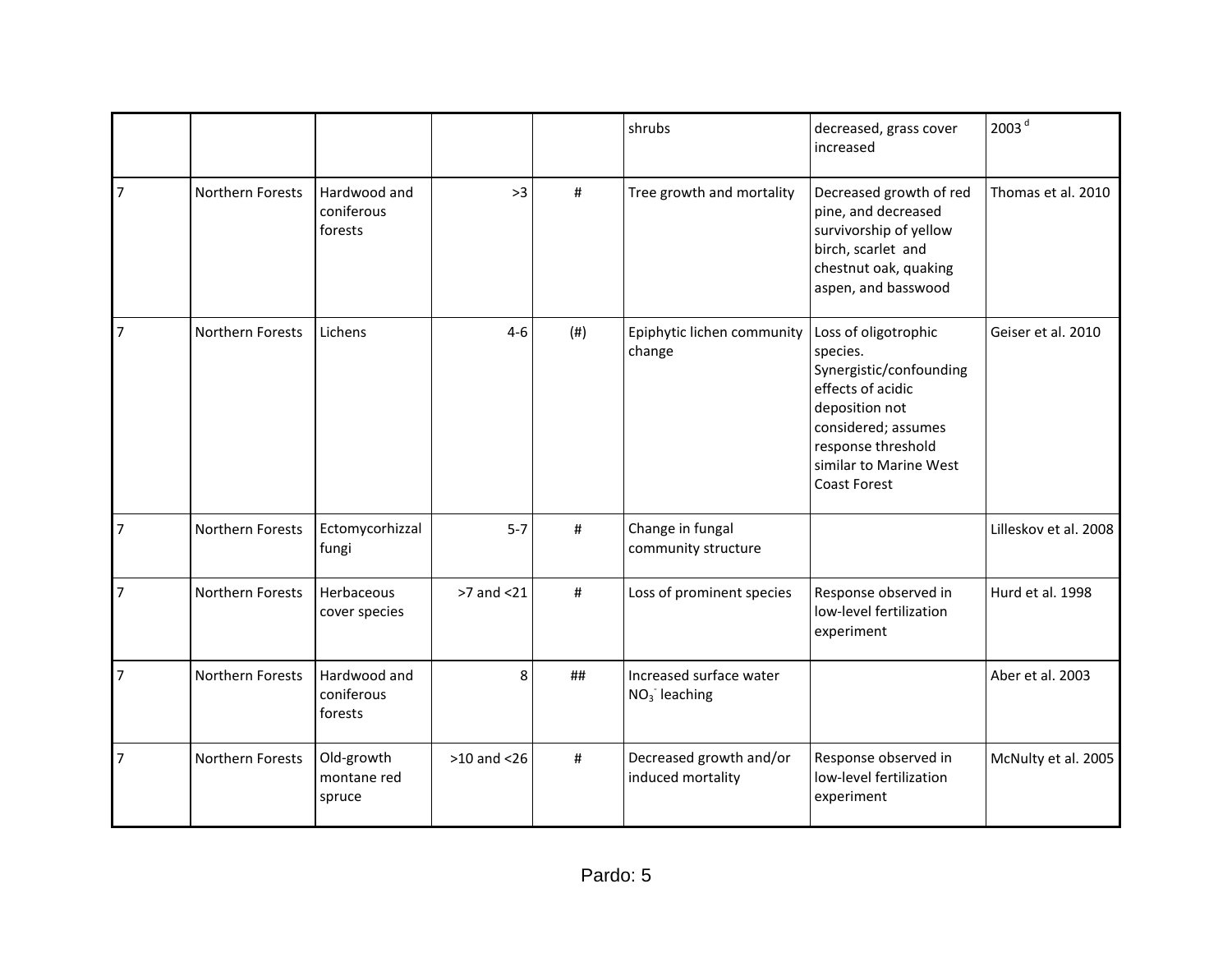| $\overline{7}$ | Northern Forests                          | Arbuscular<br>mycorrhizal<br>fungi | <12         | (# ) | biomass decline and<br>community composition<br>change                                                                                                               |                                                          | van Diepen 2008,<br>van Diepen et al.<br>2007 |
|----------------|-------------------------------------------|------------------------------------|-------------|------|----------------------------------------------------------------------------------------------------------------------------------------------------------------------|----------------------------------------------------------|-----------------------------------------------|
| 8              | Northwest<br>Forested<br>Mountains        | Alpine lakes                       | 1.5         | ##   | Diatom assemblages                                                                                                                                                   | As wet deposition only                                   | <b>Baron 2006</b>                             |
| 8              | Northwest<br>Forested<br><b>Mountains</b> | Lichens                            | $1.2 - 3.7$ | (# ) | Epiphytic lichen community<br>change in mixed-conifer<br>forests, Alaska                                                                                             | Application of western<br>Oregon and Washington<br>model | Geiser et al. 2010                            |
| 8              | Northwest<br>Forested<br><b>Mountains</b> | Lichens                            | $2.5 - 7.1$ | ##   | Epiphytic lichen community<br>change, thallus N<br>enrichment in mixed-<br>conifer forests, non-Alaska                                                               |                                                          | Fenn et al. 2008,<br>Geiser et al. 2010       |
| 8              | Northwest<br>Forested<br>Mountains        | Subalpine forest                   | 4           | ##   | Increase in organic horizon<br>N, foliar N, potential net N<br>mineralization, and soil<br>solution N, initial increases<br>in N leaching below the<br>organic layer |                                                          | Rueth and Baron<br>2002, Baron et al.<br>1994 |
| 8              | Northwest<br>Forested<br>Mountains        | Alpine lakes                       | 4.0         | $\#$ | Episodic freshwater<br>acidification                                                                                                                                 |                                                          | Williams and<br>Tonnesson 2000                |
| 8              | Northwest<br>Forested<br>Mountains        | Alpine grassland                   | $4 - 10$    | ##   | Plant species composition                                                                                                                                            |                                                          | Bowman et al.<br>2006                         |
| 8              | Northwest<br>Forested                     | Ectomycorrhizal<br>fungi           | $5 - 10$    | (# ) | Ectomycorrhizal fungi<br>community structure in<br>white, black, and                                                                                                 | Expert judgment<br>extrapolated from Marine              | Lilleskov 1999;<br>Lilleskov et al.           |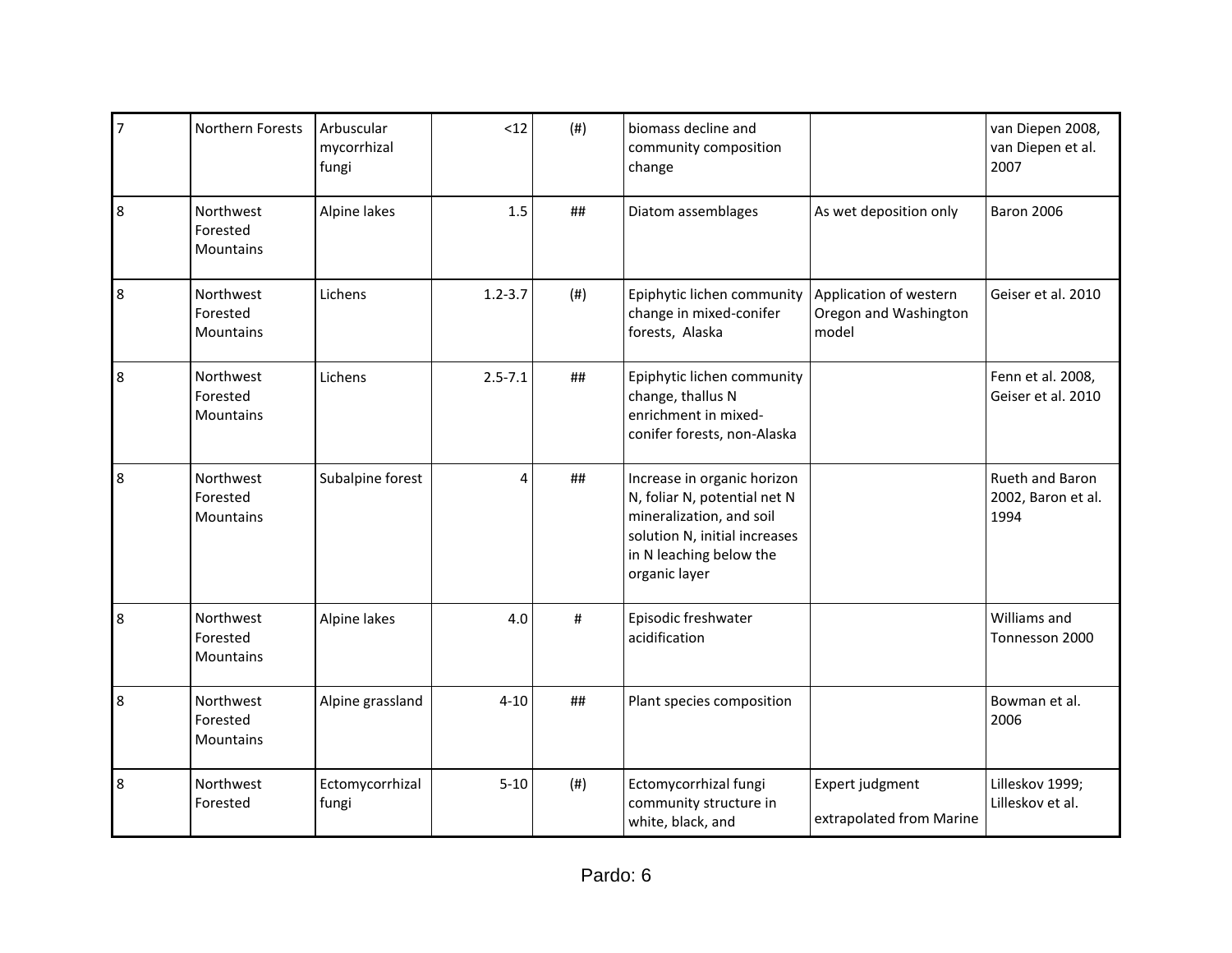|    | Mountains                          |                              |             |         | Engelmann spruce forests                                                                                                                       | West Coast spruce and<br>northern spruce-fir forest                                                                                                                              | 2001, 2002, 2008                                                               |
|----|------------------------------------|------------------------------|-------------|---------|------------------------------------------------------------------------------------------------------------------------------------------------|----------------------------------------------------------------------------------------------------------------------------------------------------------------------------------|--------------------------------------------------------------------------------|
| 8  | Northwest<br>Forested<br>Mountains | Mixed conifer<br>forest      | 17          | ##<br># | $NO3$ leaching,<br>reduced fine root biomass                                                                                                   | Fine root biomass in<br>ponderosa pine is<br>reduced by both ozone<br>and elevated soil nitrogen                                                                                 | Fenn et al. 2008                                                               |
| 9  | Marine West<br><b>Coast Forest</b> | Western OR and<br>WA forests | $2.7 - 9.2$ | ##      | Epiphytic lichen community<br>change                                                                                                           | Loss of oligotrophic<br>species, enhancement of<br>eutrophic species.<br><b>Critical load increases</b><br>with regional range in<br>mean annual precipitation<br>from 45-450 cm | Geiser et al. 2010                                                             |
| 9  | Marine West<br><b>Coast Forest</b> | SE Alaska<br>forests         | 5           | (# )    | Fungal community change;<br>declines in ectomycorrhizal<br>fungal diversity                                                                    |                                                                                                                                                                                  | Lilleskov 1999;<br>Lilleskov et al.<br>2001, 2002;<br>Whytemare et al.<br>1997 |
| 10 | Eastern<br><b>Temperate Forest</b> | Eastern<br>hardwood forest   | >3          | #       | Decreased growth of red<br>pine, and decreased<br>survivorship of yellow<br>birch, scarlet and chestnut<br>oak, quaking aspen, and<br>basswood |                                                                                                                                                                                  | Thomas et al. 2010                                                             |
| 10 | Eastern<br><b>Temperate Forest</b> | Lichens                      | $4 - 8$     | (# )    | Epiphytic lichen community<br>change                                                                                                           | Loss of oligotrophic<br>species. Synergistic/<br>confounding effects of<br>acidic deposition not<br>considered; based on<br>application of model and                             | Geiser et al. 2010                                                             |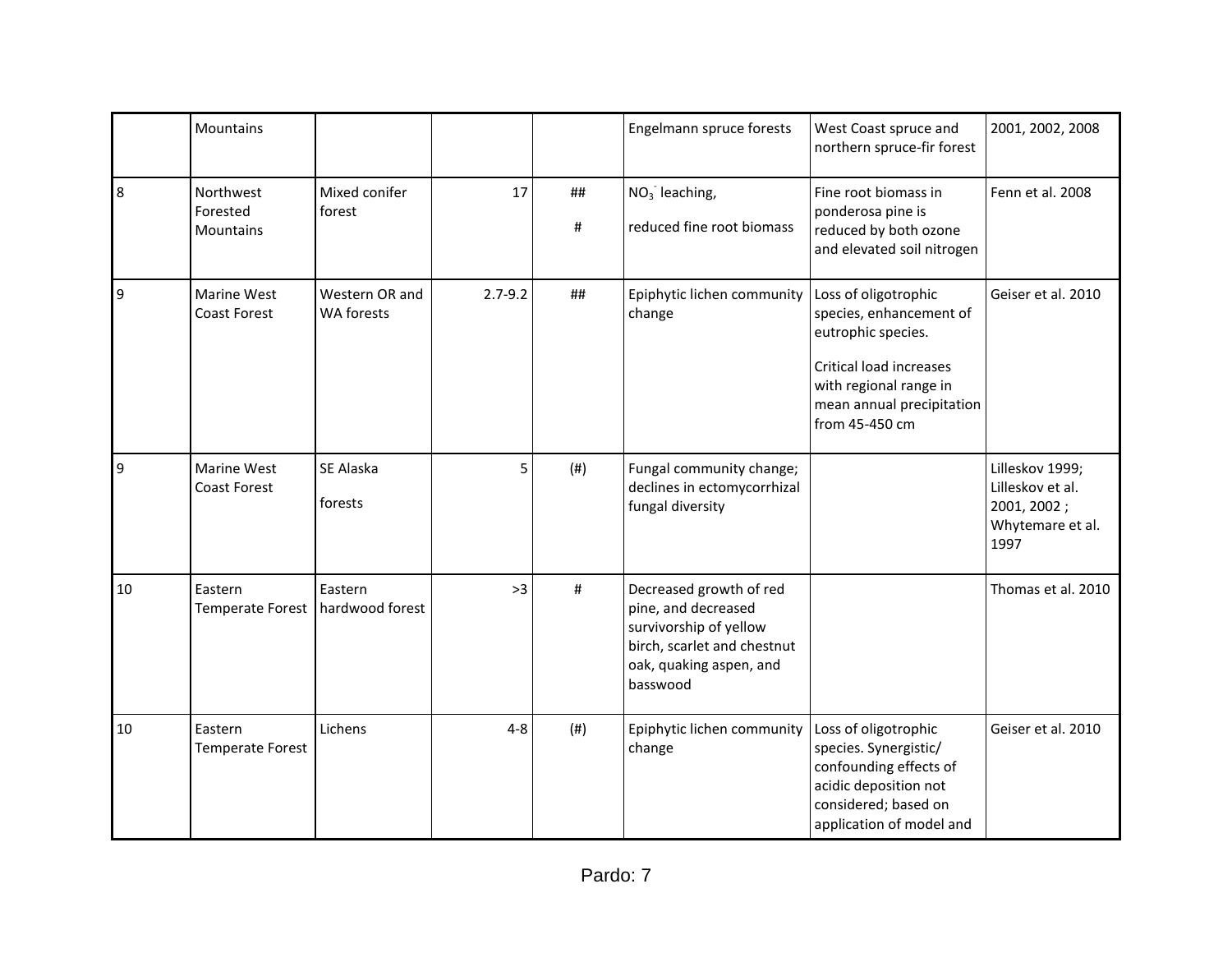|    |                                    |                                    |           |           |                                                                                         | estimated response<br>threshold |                                                                                                |
|----|------------------------------------|------------------------------------|-----------|-----------|-----------------------------------------------------------------------------------------|---------------------------------|------------------------------------------------------------------------------------------------|
| 10 | Eastern<br><b>Temperate Forest</b> | Southeastern<br>Coastal Plain      | $5 - 10$  | (# )      | Ectomycorrhizal fungi<br>community response                                             |                                 | Dighton et al. 2004;<br>Lilleskov et al.<br>2001, 2002, 2008                                   |
| 10 | Eastern<br><b>Temperate Forest</b> | Eastern<br>hardwood<br>forests     | 8         | ##        | Increased surface water<br>loading of $NO3$                                             |                                 | Aber et al. 2003                                                                               |
| 10 | Eastern<br><b>Temperate Forest</b> | Michigan<br>deposition<br>gradient | <12       | $($ # $)$ | Arbuscular mycorrhizal<br>fungal biomass decline and<br>community composition<br>change |                                 | van Diepen 2008,<br>van Diepen et al.<br>2007                                                  |
| 10 | Eastern<br><b>Temperate Forest</b> | Herbaceous<br>species              | < 17.5    | (# )      | Increases in nitrophilic<br>species, declines in species-<br>rich genera (e.g., Viola)  |                                 | Gilliam 2006,2007;<br>Gilliam et al. 2006                                                      |
| 11 | <b>Great Plains</b>                | Tallgrass prairie                  | $5 - 15$  | #         | Biogeochemical N cycling,<br>plant and insect community<br>shifts                       |                                 | Clark et al. 2009,<br>Clark and Tilman<br>2008; Tilman 1993,<br>1987; Wedin and<br>Tilman 1996 |
| 11 | <b>Great Plains</b>                | Mixed-grass<br>prairie             | $10 - 25$ | $\#$      | Soil NO <sub>3</sub> pools, leaching,<br>plant community shifts                         |                                 | Clark et al. 2003,<br>2005; Jorgenson et<br>al. 2005                                           |
| 11 | <b>Great Plains</b>                | Shortgrass<br>prairie              | $10 - 25$ | (# )      |                                                                                         | Inferred from mixed grass       | Epstein 2001,<br><b>Barret and Burke</b><br>2002                                               |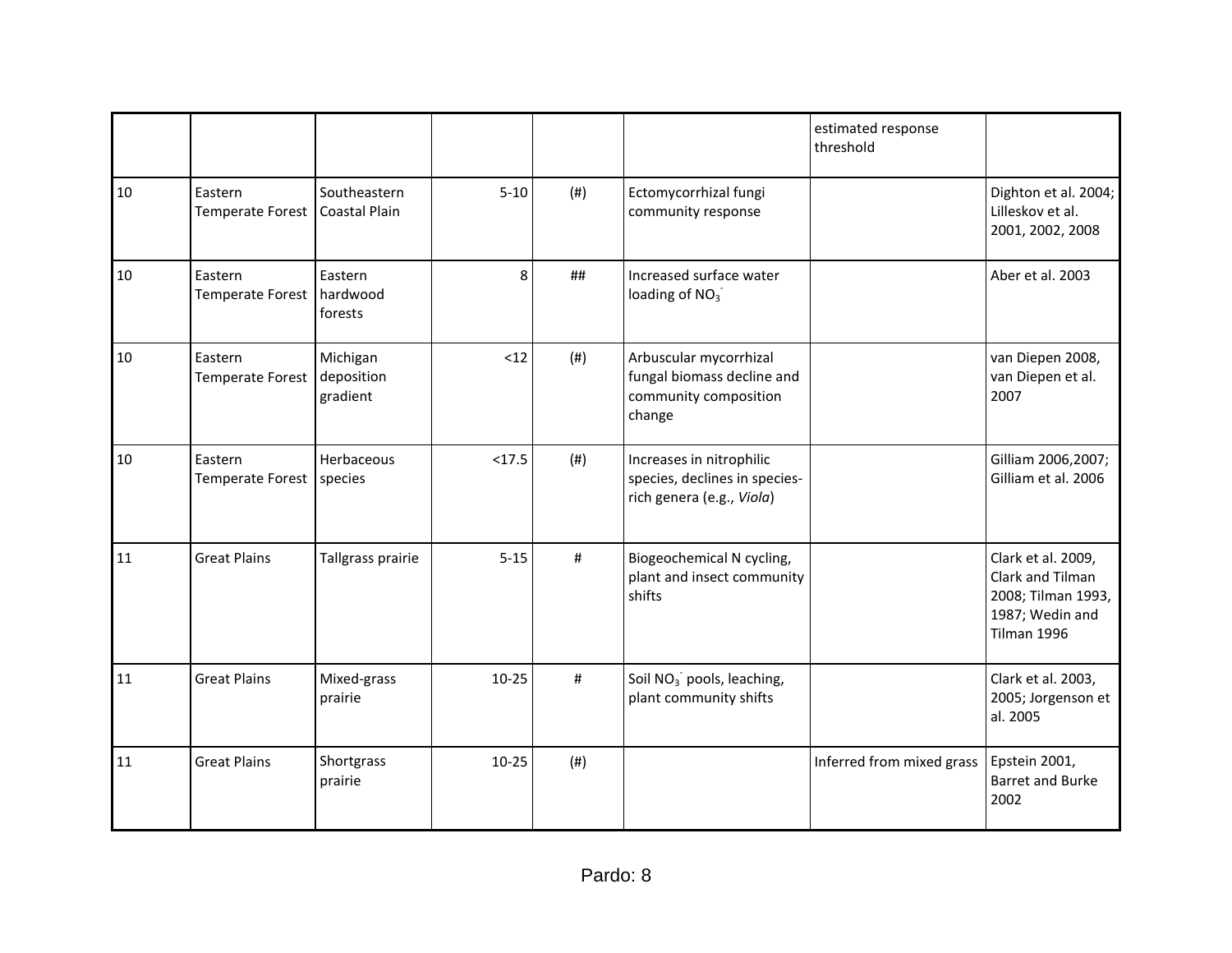| 11 | <b>Great Plains</b>             | Mycorrhizal<br>fungi                                  | 12          | (# ) | Decline in arbuscular<br>mycorrhizal fungal activity                                    |                                                                                                                                                                                                                                                                    | Egerton-Warburton                                                                                             |
|----|---------------------------------|-------------------------------------------------------|-------------|------|-----------------------------------------------------------------------------------------|--------------------------------------------------------------------------------------------------------------------------------------------------------------------------------------------------------------------------------------------------------------------|---------------------------------------------------------------------------------------------------------------|
| 12 | North American<br>Desert        | lichens                                               | 3           | (# ) | Lichen community shifts,<br>thallus N concentration                                     | Uncertainty regarding<br>modeled estimates                                                                                                                                                                                                                         | Geiser et al. 2008,<br>Porter et al. 2007                                                                     |
| 12 | North American<br><b>Desert</b> | shrubland,<br>woodland,<br>desert grassland           | $3 - 8.4$   | #    | Vegetation response,<br>vascular plant community<br>change                              |                                                                                                                                                                                                                                                                    | Allen et al. 2009;<br>Inouye 2006; Rao<br>et al. 2009, 2010                                                   |
| 13 | Mediterranean<br>California     | Coastal sage<br>scrub                                 | $7.8 - 10$  | #    | Invasive grass cover, native<br>forb richness, arbuscular<br>mycorrhizal fungi richness | Modeled and inferential N<br>deposition estimates and<br>published data for<br>mycorrhizae, unpublished<br>data for vegetation<br>survey.                                                                                                                          | Allen <sup>f</sup> , Egerton-<br>Warburton and<br>Allen 2000, Fenn<br>et al. 2010,<br>Tonnesen et al.<br>2007 |
| 13 | Mediterranean<br>California     | Chaparral;<br>Lichens                                 | $3 - 6$     | $\#$ | Epiphytic lichen community<br>change                                                    | Lichen critical load is from<br>modeled N deposition<br>data and published data<br>for lichens.                                                                                                                                                                    | Fenn et al. 2010,<br>Geiser et al. 2010,<br>Jovan 2008, Jovan<br>and McCune 2005                              |
| 13 | Mediterranean<br>California     | Chaparral, oak<br>woodlands,<br><b>Central Valley</b> | $10 - 14$   | #    | $NO3$ leaching; stimulated N<br>cycling                                                 | Critical load for NO <sub>3</sub><br>leaching of 10 kg N ha $^{-1}$ yr<br>$1$ is based on one year of<br>throughfall data in<br>Chamise Creek and an<br>additional year of<br>throughfall data from<br>adjacent Ash Mountain,<br>both in Sequoia National<br>Park. | Fenn et al. 2003a,<br>2003b, 2003c,<br>2010; Fenn and<br>Poth 1999;<br>Meixner and Fenn<br>2004               |
| 13 | Mediterranean                   | Mixed conifer                                         | $3.1 - 5.2$ | ##   | Lichen chemistry and                                                                    | The lowest critical load is<br>based on lichen tissue                                                                                                                                                                                                              | Fenn et al. 2008,                                                                                             |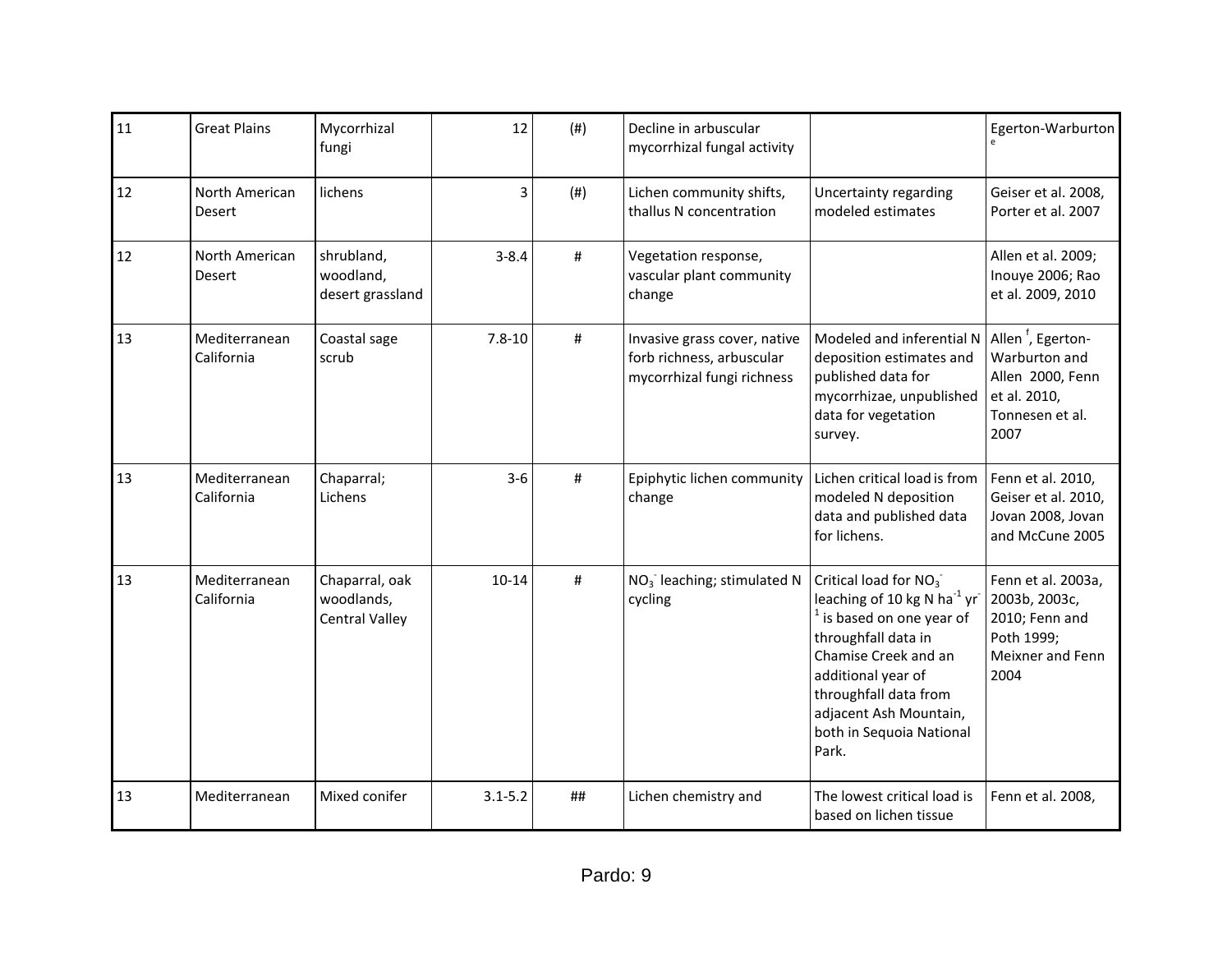|    | California                  | forest; lichens                                   |         |         | community changes                                 | chemistry above the clean 2010<br>site threshold.                                                                                                                                       |                                                                                   |
|----|-----------------------------|---------------------------------------------------|---------|---------|---------------------------------------------------|-----------------------------------------------------------------------------------------------------------------------------------------------------------------------------------------|-----------------------------------------------------------------------------------|
| 13 | Mediterranean<br>California | Mixed conifer<br>forest; plant<br>physiology      | 17      | #       | Reduced fine root biomass                         | Fine root biomass in<br>ponderosa pine is<br>reduced by both ozone<br>and elevated soil nitrogen                                                                                        | Fenn et al. 2008;<br>Grulke et al. 1998                                           |
| 13 | Mediterranean<br>California | Mixed conifer<br>forest; soil<br>processes        | 17-25.9 | ##<br># | $NO3$ leaching;<br>soil acidification             |                                                                                                                                                                                         | Breiner et al. 2007,<br>Fenn et al. 2008,<br>2010                                 |
| 13 | Mediterranean<br>California | Mixed conifer<br>forest; forest<br>sustainability | 24-39   | (#)     | Understory biodiversity;<br>forest sustainability | N deposition from Fenn et   Allen et al. 2007;<br>al. 2008                                                                                                                              | Grulke and<br>Balduman 1999;<br>Grulke et al. 1998,<br>2009; Jones et al.<br>2004 |
| 13 | Mediterranean<br>California | Serpentine<br>grassland                           | 6       | ##      | Annual grass invasion,<br>replacing native herbs  | Critical load based on a<br>local roadside gradient;<br>Serpentine grassland site<br>is actually west of the<br>Central Valley.                                                         | Weiss 1999; Fenn<br>et al. 2010                                                   |
| 15 | Temperate Sierras   Lichens |                                                   | $4 - 7$ | (# )    | Epiphytic lichen community<br>change              | Increase in proportion of<br>eutrophic species.<br><b>Estimated from MWCF</b><br>model, response<br>threshold allows ~60%<br>eutrophs due to dry, hot<br>climate, hardwood<br>influence | Geiser et al. 2010                                                                |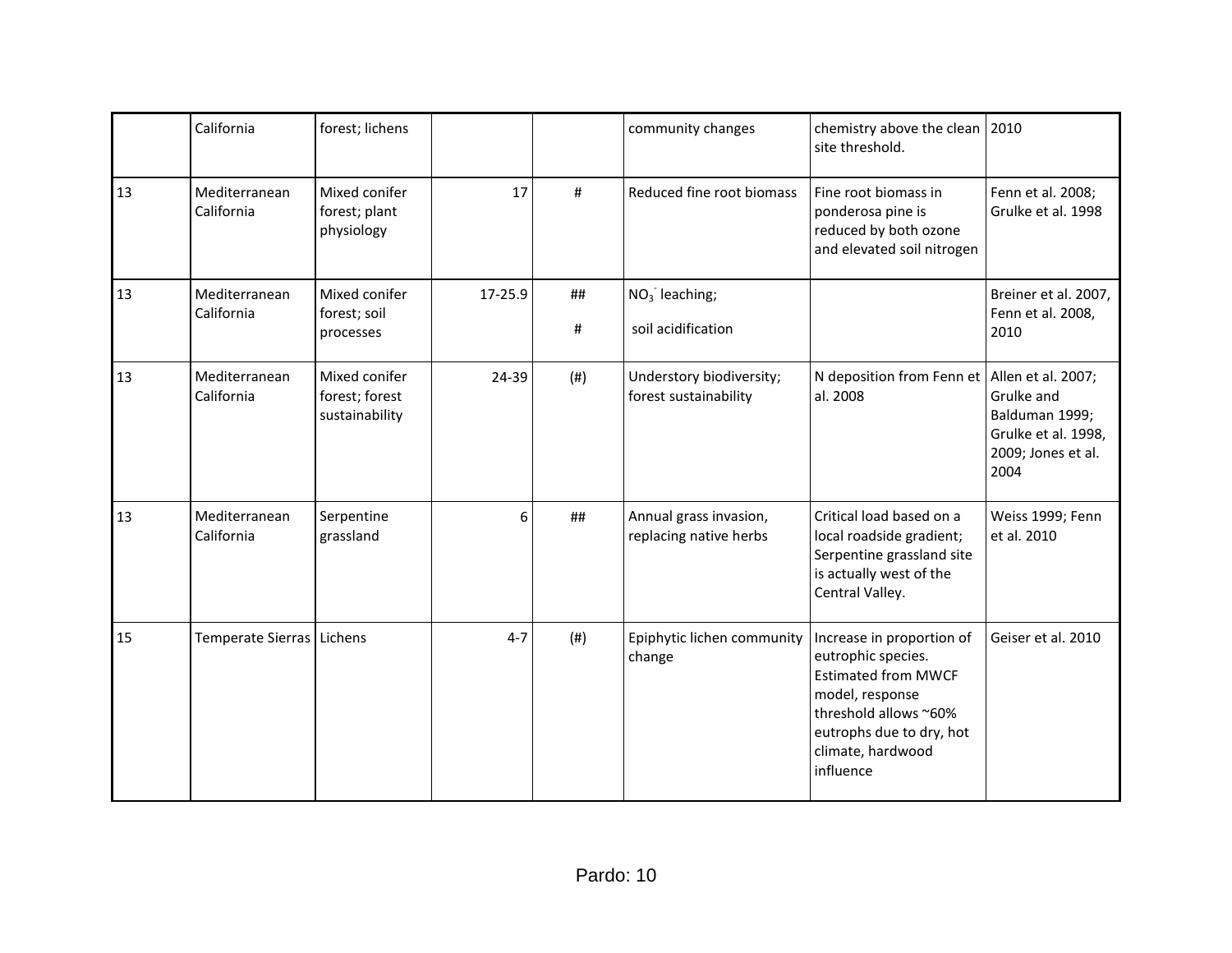| 15 | Temperate Sierras   Las Cruces and                         | Chichinautzin<br>Ranges S/SW of<br><b>Mexico City</b> | 15         | #    | Elevated $NO3$ in stream and<br>spring waters                                           | Data are from Mexican<br>mountain pine (Pinus<br>hartwegii) sites in the<br>Desierto de los Leones<br>National Park and Ajusco | Fenn et al. 1999,<br>2002                                                                                                           |
|----|------------------------------------------------------------|-------------------------------------------------------|------------|------|-----------------------------------------------------------------------------------------|--------------------------------------------------------------------------------------------------------------------------------|-------------------------------------------------------------------------------------------------------------------------------------|
| 16 | <b>Tropical and</b><br>Subtropical<br><b>Humid Forests</b> | N-rich forests                                        | $5 - 10$   | (# ) | $NO3$ leaching, N trace gas<br>emissions                                                | Critical load for N-rich<br>forests should be lower<br>than for N-poor forests<br>based on possibility of N<br>losses.         | No direct studies <sup>8</sup>                                                                                                      |
| 16 | <b>Tropical and</b><br>Subtropical<br><b>Humid Forests</b> | N-poor forests                                        | $5 - 10$   | (# ) | Changes in community<br>composition; NO <sub>3</sub> leaching,<br>N trace gas emissions | Critical load for N-poor<br>forests based on<br>estimates for<br>Southeastern Coastal<br>Plain forests.                        | No direct studies <sup>8</sup>                                                                                                      |
| 17 | Wetlands                                                   | Freshwater<br>wetlands                                | $2.7 - 13$ | #    | Peat accumulation and NPP                                                               | Critical load for wetlands<br>in the northeastern U.S.<br>and southeastern Canada                                              | Aldous 2002 $\degree$ ,<br>Moore et al. 2004 <sup>c</sup> ,<br>Rochefort and Vitt<br>1990 $\degree$ , Vitt et al<br>2003 $^{\circ}$ |
| 17 | Wetlands                                                   | Freshwater<br>wetlands                                | $6.8 - 14$ | (# ) | Pitcher plant community<br>change                                                       | Critical load based on<br>northeastern populations                                                                             | <b>Gotelli and Ellison</b><br>2002, 2006                                                                                            |
| 17 | Wetlands                                                   | Intertidal<br>wetlands                                | 50-100     | ##   | Loss of eelgrass                                                                        |                                                                                                                                | Latimer and Rego<br>2010                                                                                                            |
| 17 | Wetlands                                                   | Intertidal salt<br>marshes                            | 63-400     | (# ) | Salt marsh community<br>structure, microbial activity<br>and biogeochemistry            |                                                                                                                                | Caffrey et al. 2007,<br>Wigand et al. 2003                                                                                          |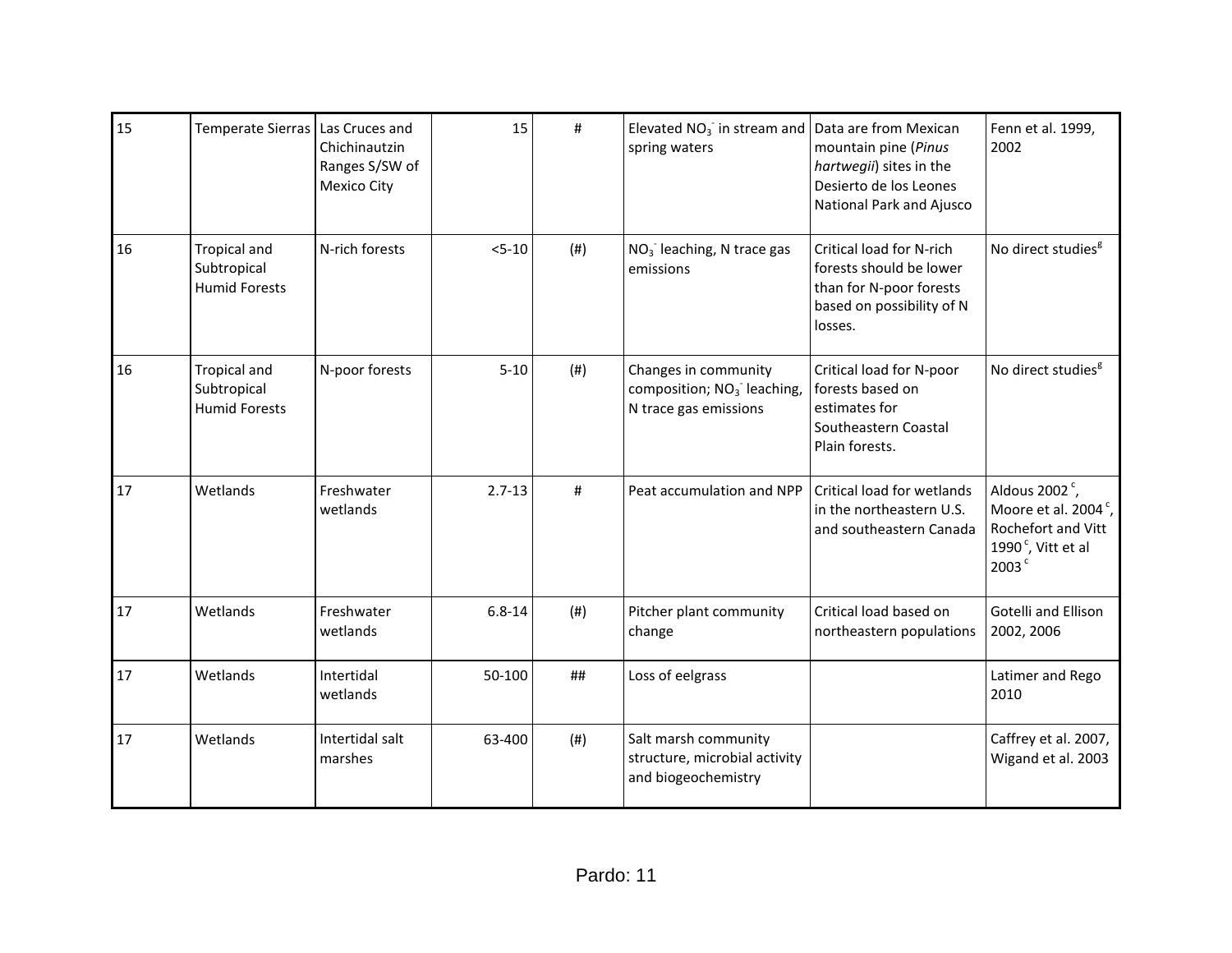| l 18 | Aquatic | Western Lakes   | ## | Freshwater<br>eutrophication | Baron 2006       |
|------|---------|-----------------|----|------------------------------|------------------|
| 18   | Aquatic | l Eastern Lakes | #  | $NO3$ leaching               | Aber et al. 2003 |

 $^a$  based on data from Greenland;  $^b$  based on data from Finland;  $^c$  based on data from Canada;  $^d$  based on data from Sweden

<sup>e</sup> see footnote 25 on page 19-11; <sup>f</sup> Allen, E.B. Unpublished data. Professor and Natural Resources Extension Specialist, Department of Botany and Plant Sciences and Center for Conservation Biology, University of California, Riverside, CA 92521;<sup>8</sup> The critical load is based on expert judgment and knowledge of ecosystems which may function similarly.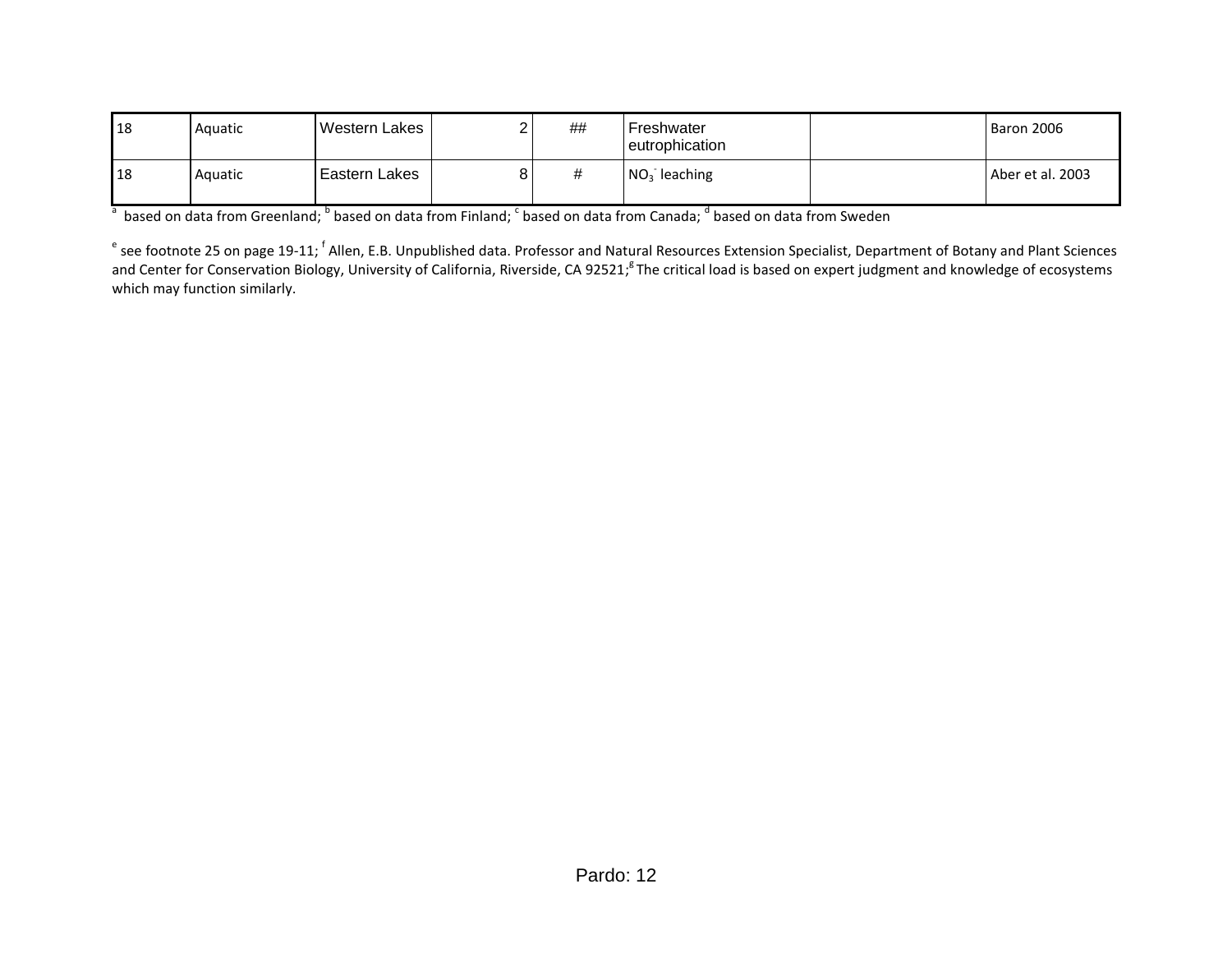| Chapter | Ecoregion                                 | Factors affecting the range of critical loads <sup>a</sup>                                             | Comparison within Ecoregion <sup>b</sup>                                                                                                                                                                                                                                                                                                                                                                                                                     |
|---------|-------------------------------------------|--------------------------------------------------------------------------------------------------------|--------------------------------------------------------------------------------------------------------------------------------------------------------------------------------------------------------------------------------------------------------------------------------------------------------------------------------------------------------------------------------------------------------------------------------------------------------------|
|         |                                           |                                                                                                        |                                                                                                                                                                                                                                                                                                                                                                                                                                                              |
| 5       | Tundra                                    | moisture<br>competition between vascular plants and<br>cryptogams<br>P-limitation<br>temperature<br>pH | The critical load is higher in wet and P-limited tundra; acidic<br>tundra may be more sensitive to N deposition than non-acidic<br>tundra. Increased N deposition may be more detrimental to<br>lichens in the presence of graminoids and shrubs in the low and<br>mid arctic than to lichens with less competition in the high arctic.<br>Response time increases with latitude due to colder<br>temperatures, less light, and poorer N and P mobilization. |
| 6       | Taiga                                     | soil depth<br>vegetation type and species composition<br>latitude                                      | Morphological damage to lichens has been observed at a lower<br>deposition in forests and woodlands than in shrublands or bogs<br>and fens; cryptogam dominated mats on thin soils become N<br>saturated faster than forest islands.                                                                                                                                                                                                                         |
| 7       | Northern<br>Forest                        | receptor<br>tree species<br>stand age<br>site history<br>pre-existing N status                         | Critical loads for lichen are generally lowest, followed by critical<br>loads for ectomycorrhizal fungi and NO <sub>3</sub> leaching. Critical loads<br>for herbaceous species and forests are generally higher than for<br>other responses.                                                                                                                                                                                                                 |
| 8       | Northwest<br>Forested<br><b>Mountains</b> | biotic receptor<br>accumulated load of N<br>ecosystem<br>region                                        | In alpine regions, diatom changes in lakes are seen at the lowest<br>critical load. Changes in individual plants are seen next, followed<br>by vegetation community change, then soil responses.<br>In subalpine forests, the critical load of 4 kg ha $^{-1}$ yr $^{-1}$ for foliar and<br>soil chemistry changes is similar to the lichen critical load of $3.1 -$<br>5.2 for lichen community change.                                                     |

## **Table 19.2 – Assessment and interpretation of empirical critical loads of nutrient N for U.S. ecoregions**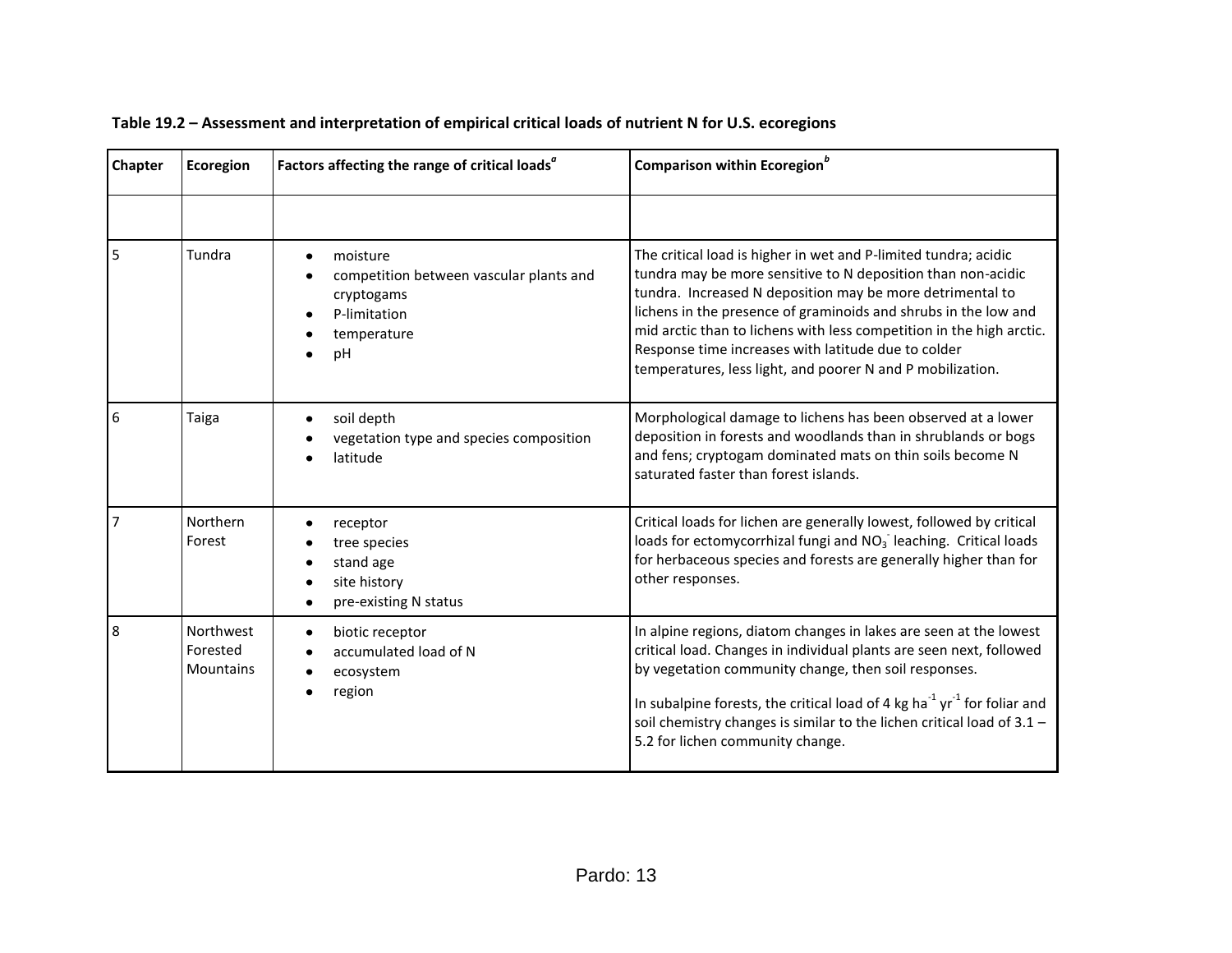| 9  | Marine<br><b>West Coast</b><br>Forest | background N status<br>soil type<br>species composition<br>fire history<br>climate   | The midrange of responses reported for lichens (2.7 – 9.2 kg ha <sup>-1</sup><br>yr <sup>-1</sup> ) is broadly comparable to that for plant, soil, and mycorrhizal<br>responses (5 kg ha <sup>-1</sup> yr <sup>-1</sup> ), despite limited studies for non-lichen<br>responses.                                                |
|----|---------------------------------------|--------------------------------------------------------------------------------------|--------------------------------------------------------------------------------------------------------------------------------------------------------------------------------------------------------------------------------------------------------------------------------------------------------------------------------|
| 10 | Eastern<br>Forests                    | precipitation<br>soil cation fertility and weathering<br>biotic receptors            | The critical load for $NO3$ leaching, lichen community change, and<br>ectomycorrhizal fungal response are within the same range.<br>Arbuscular mycorrhizal fungal and herbaceous critical loads are<br>higher.                                                                                                                 |
| 11 | <b>Great Plains</b>                   | N status<br>receptor<br>precipitation                                                | Critical loads are lower in the tall grass prairie than in the mixed-<br>and short-grass prairies. Critical loads in tall- and mixed-grass<br>prairie is lower on N poor sites and sites with very N responsive<br>plant species. Critical loads in the short-grass prairie is likely lower<br>in wet years than in dry years. |
| 12 | North<br>American<br><b>Deserts</b>   | receptor<br>interaction of annual grasses with native forb<br>cover<br>precipitation | The lichen critical load is lowest, at 3 kg N ha <sup>-1</sup> yr <sup>-1</sup> ; vegetation<br>critical load varies from 3-20 kg N ha <sup>-1</sup> yr <sup>-1</sup>                                                                                                                                                          |